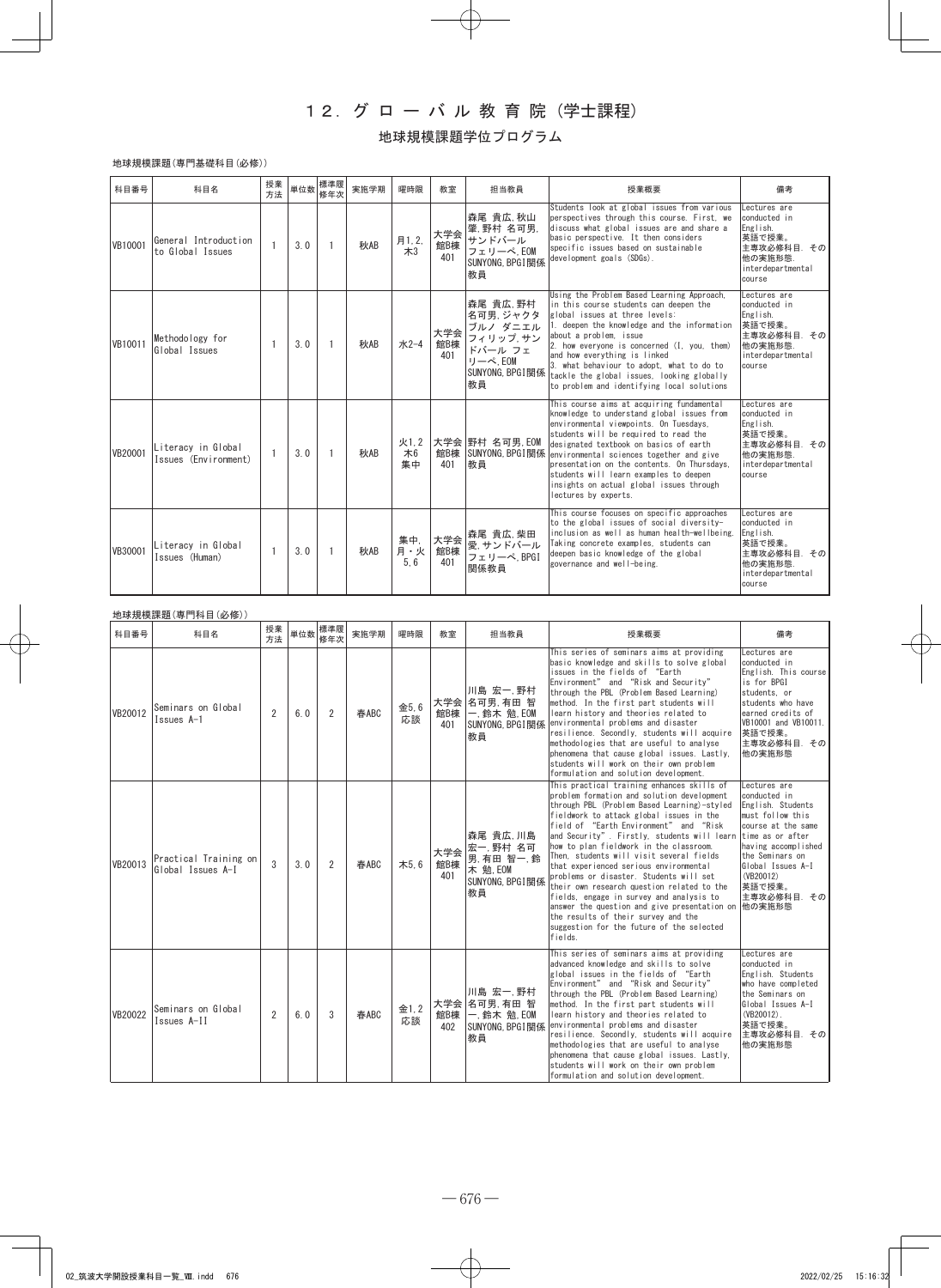| 科目番号    | 科目名                                         | 授業<br>方法       | 単位数 | 標準履<br>修年次     | 実施学期       | 曜時限                         | 教室                | 担当教員                                                                  | 授業概要                                                                                                                                                                                                                                                                                                                                                                                                                                                                                                                                                                                                                                                                                                                                                                                                                                                                                                                                                                                                                            | 備考                                                                                                                                                                                                                                  |
|---------|---------------------------------------------|----------------|-----|----------------|------------|-----------------------------|-------------------|-----------------------------------------------------------------------|---------------------------------------------------------------------------------------------------------------------------------------------------------------------------------------------------------------------------------------------------------------------------------------------------------------------------------------------------------------------------------------------------------------------------------------------------------------------------------------------------------------------------------------------------------------------------------------------------------------------------------------------------------------------------------------------------------------------------------------------------------------------------------------------------------------------------------------------------------------------------------------------------------------------------------------------------------------------------------------------------------------------------------|-------------------------------------------------------------------------------------------------------------------------------------------------------------------------------------------------------------------------------------|
| VB20023 | Practical Training on<br>Global Issues A-II | 3              | 3.0 | 3              | 春ABC       | 木5.6                        | 大学会<br>館B棟<br>402 | 森尾 貴広,川島<br>宏一,野村 名可<br>男,有田智一,鈴<br>木 勉. EOM<br>SUNYONG, BPGI関係<br>教員 | This practical training provides<br>opportunities to use advanced skills of<br>problem formulation and solution development<br>through PBL (Problem Based Learning)-styled<br>fieldwork to attack global issues in the<br>fields of "Earth Environment" and "Risk<br>and Security". Firstly, students will<br>develop fieldwork plan by themselves in the<br>classroom. Then, students will visit<br>selected sites that experienced a serious<br>environmental problem and/or disaster.<br>Students will set their own research<br>question related to the selected sites.<br>engage in survey and analysis to answer the<br>question and give presentation on results of<br>their survey and suggestion for the future<br>of the sites.                                                                                                                                                                                                                                                                                       | Lectures are<br>conducted in<br>English. Students<br>must follow this<br>course at the same<br>time as or after<br>having accomplished<br>the Seminars on<br>Global Issues A-II<br>$(VB20022)$ .<br>英語で授業。<br>主専攻必修科目.その<br>他の実施形態  |
| VB30012 | Seminars on Global<br>Issues B-I            | $\overline{2}$ | 6.0 | $\overline{2}$ | 秋ABC<br>秋0 | 水4,5,<br>金3,4<br>水1,2<br>集中 | 大学会<br>館B棟<br>402 | 森尾 貴広,秋山<br>肇.柴田 愛.サン<br>ドバール フェ<br>リーペ, Ho<br>Kiong, BPGI関係教<br>員    | These seminars will approach a wide range of<br>academic knowledge, evaluation methods, and<br>coping and preventive strategies related to<br>the issues of social diversity-inclusion as<br>well as human health-wellbeing.<br>For the former part, the course will<br>provide a variety of global issues<br>concerning the disciplines of humanities and<br>social sciences. Students will learn what<br>are problems and discuss how we can resolve<br>them.<br>As for the latter part, the course will<br>approach the health matters of aged people,<br>as contemporary society requires information<br>literacy and care of the elderly. Students<br>will learn basic concepts and techniques of<br>a survey to grasp problems in a real<br>situation, processing methods, and<br>interpretative strategies for gathered<br>information (documents, data). In the end,<br>students will come up with an action plan<br>and/or original research project aiming at<br>finding and solving problems in a real<br>situation. | Lectures are<br>conducted in<br>English. This course<br>is for BPGI<br>students, or<br>students who have<br>earned credits of<br>VB10001 and VB10011.<br>英語で授業。<br>主専攻必修科目. その<br>他の実施形態                                            |
| VB30013 | Practical Training on<br>Global Issues B-I  | 3              | 3.0 | $\overline{2}$ | 秋ABC       | 火4, 金<br>2, 応談              | 大学会<br>館B棟<br>401 | 森尾 貴広,秋山<br>肇.柴田 愛. サン<br>ドバール フェ<br>リーペ, BPGI関係<br>教員                | These courses will provide experiences of<br>tackling global issues. Students will<br>conduct, individually or on a team, a<br>practical activity in order to understand<br>causes, backgrounds, processes of the global<br>issues and seek solutions. Students also use<br>a variety of methods for this purpose,<br>including group discussions, data<br>collection, field research, and<br>experimentation. It will be important to<br>derive feasible solutions based on objective<br>evidences. In the end, students will make a<br>presentation of the research and obtain<br>critical feedback on the project.                                                                                                                                                                                                                                                                                                                                                                                                           | Lectures are<br>conducted in<br>English. Students<br>must follow this<br>course at the same<br>time as or after<br>having accomplished<br>the Seminars on<br>Global Issues B-I<br>$(VB30012)$ .<br>英語で授業。<br>主専攻必修科目. その<br>他の実施形態  |
| VB30022 | Seminars on Global<br>Issues B-II           | $\overline{2}$ | 6.0 | 3              | 秋ABC       | 月・水<br>4, 5                 | 大学会<br>館B棟<br>402 | 森尾 貴広,秋山<br>肇,柴田 愛,サン<br>ドバール フェ<br>リーペ, BPGI関係<br>教員                 | These seminars will approach a wide range of<br>academic knowledge, evaluation methods, and<br>coping and preventive strategies related to<br>the issues of social diversity-inclusion as<br>well as human health-wellbeing.<br>For the former part, you will learn a<br>variety of global issues concerning the<br>disciplines of humanities and social<br>sciences. You will learn what are problems<br>and discuss how we can resolve them.<br>As for the latter part, the course will<br>approach the health matters of aged people,<br>as contemporary society requires information<br>literacy and care of the elderly. You will<br>learn basic concepts and techniques of a<br>survey to grasp problems in a real<br>situation, processing methods, and<br>interpretative strategies for gathered<br>information (documents, data). In the end,<br>you will come up with an action plan and/or<br>original research project aiming at finding<br>and solving problems of a real situation.                               | Lectures are<br>conducted in<br>English. Students<br>who have completed<br>the Seminars on<br>Global Issues B-I<br>$(VB30012)$ .<br>英語で授業。<br> 主専攻必修科目.その<br>他の実施形態                                                                 |
| VB30023 | Practical Training on<br>Global Issues B-II | 3              | 3.0 | 3              | 秋ABC       | 金3.4                        | 大学会<br>館B棟<br>401 | 森尾 貴広,秋山<br>肇, サンドバール<br>フェリーペ, BPGI<br>関係教員                          | These courses will provide experiences of<br>tackling global issues. Students will<br>conduct, individually or on a team, a<br>practical activity in order to understand<br>causes, backgrounds, processes of the global<br>issues and seek solutions. Students also use<br>a variety of methods for this purpose,<br>including group discussions, data<br>collection, field research, and<br>experimentation. It will be important to<br>derive feasible solutions based on objective<br>evidences. In the end, students will make a<br>presentation of the research and obtain<br>critical feedback on the project.                                                                                                                                                                                                                                                                                                                                                                                                           | Lectures are<br>conducted in<br>English. Students<br>must follow this<br>course at the same<br>time as or after<br>having accomplished<br>the Seminars on<br>Global Issues B-II<br>$(VB30022)$ .<br> 英語で授業。<br>主専攻必修科目.その<br>他の実施形態 |